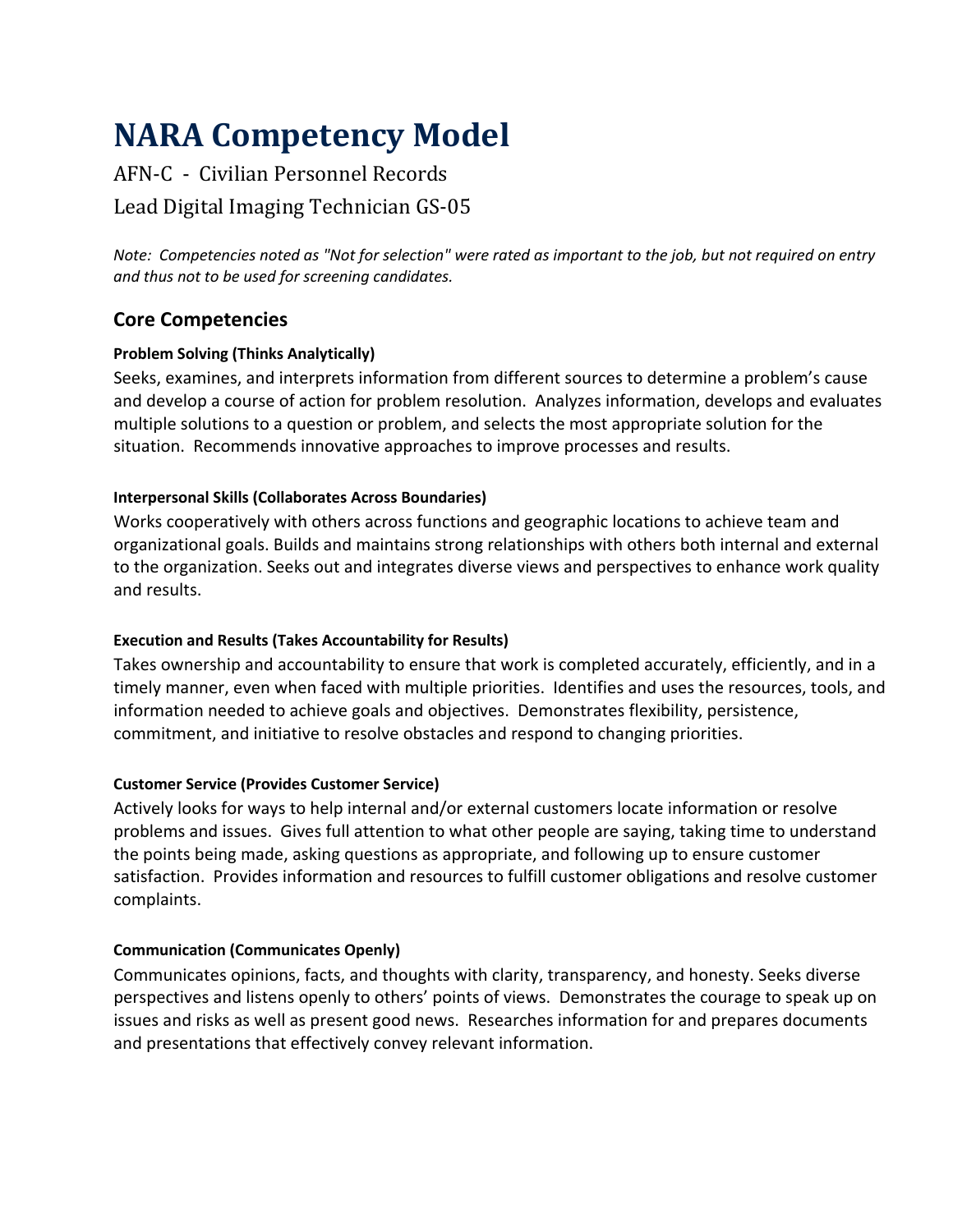### **Organizational Awareness (Demonstrates Organizational Awareness) (Not for selection)**

Demonstrates behaviors and actions that are aligned with the agency's mission and function, applying programs, policies, procedures, rules, and regulations to work activities. Places a high priority and focus on supporting NARA's mission and achieving agency goals. Considers the potential impact of external factors (for example, changes in legislation) on the needs and objectives of one's department and the agency as a whole.

# **General Competencies**

#### **Influences/Negotiates with Others**

Promotes ideas and proposals persuasively. Shapes others' opinions, convinces or persuades others, and gains support through own actions/examples or persuasion in an ethical manner. Achieves mutually satisfying agreements in negotiations with others by listening to different objectives, effectively communicating own objectives, and seeking common ground and collaborative situations.

#### **Leads Teams**

Leads teams of diverse individuals that can work collaboratively to achieve business objectives, openly communicates, discusses, and works through team objectives, and promotes shared accountability for individual and team performance. Promotes coordination and teamwork, leverages team members' strengths and weaknesses, and takes steps to optimize team performance. Celebrates team successes, evaluates setbacks, and implements processes and approaches to continually improve performance and results.

#### **Utilizes Computer Technology**

Utilizes computer technology and software applications (e.g., word processing, spreadsheets, databases, web-based tools) to perform work activities. Applies technologies and/or tools to improve work, productivity, or customer service.

# **Technical Competencies**

#### **Uses Standardized Forms / Documents**

Identifies standardized forms/documents and forms according to an established taxonomy. Understands and works with standardized certificates, forms, or similar documents to extract information relevant to a given task and uses the forms/ documents to provide information to others.

#### **Document Preparation**

Ability to perform document preparation (e.g., removing staples, correcting bent corners, disassembling material, etc.) on textual or non-textual materials to be digitally scanned. Understands and applies formal rules about how materials are handled, prepared, and organized.